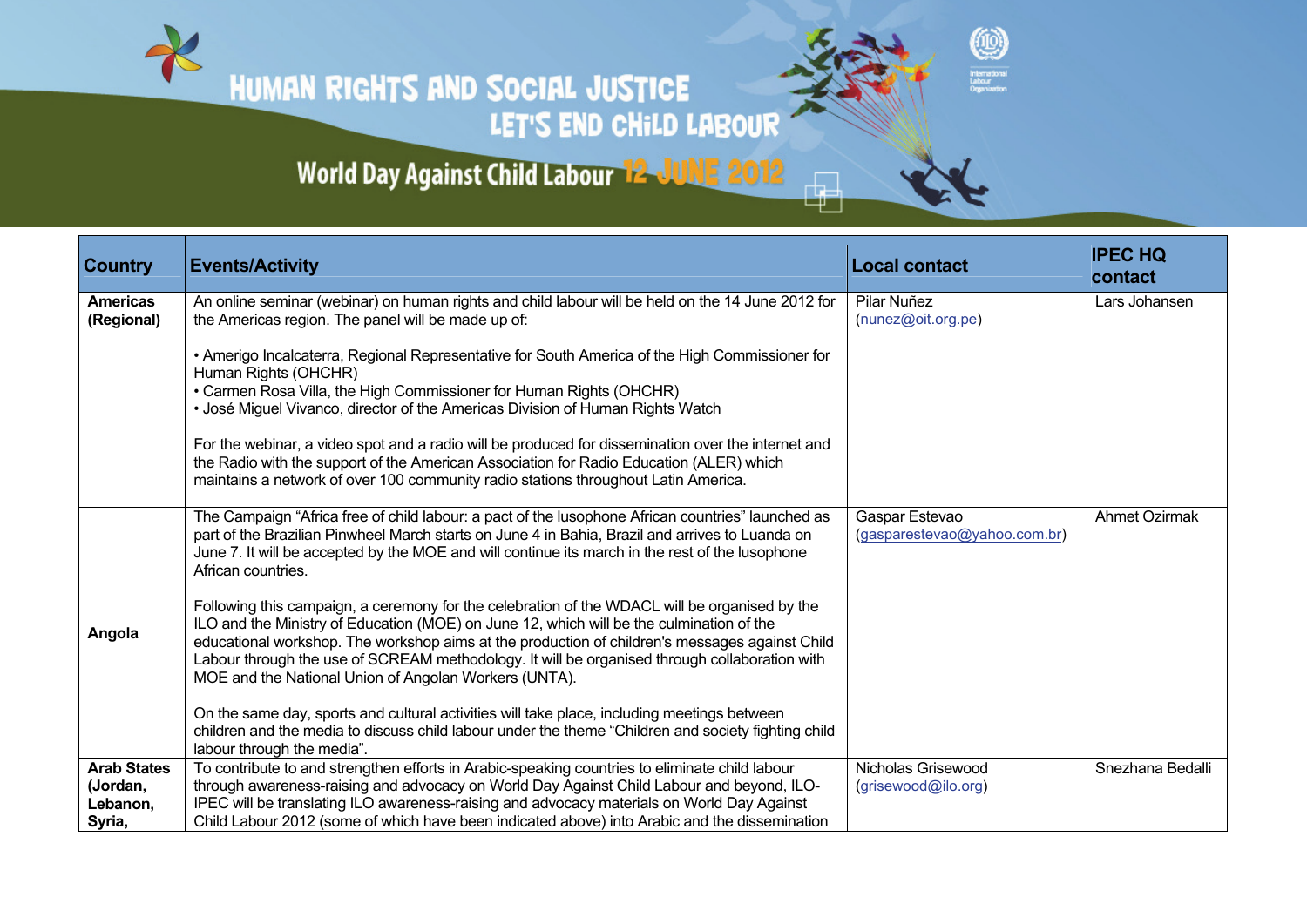



| <b>Country</b>                                          | <b>Events/Activity</b>                                                                                                                                                                                                                                                                                                                                                                                                                                                                                                                                                                                                                                                                                                                                                                                                                                                                                               | <b>Local contact</b>                           | <b>IPEC HQ</b><br>contact |
|---------------------------------------------------------|----------------------------------------------------------------------------------------------------------------------------------------------------------------------------------------------------------------------------------------------------------------------------------------------------------------------------------------------------------------------------------------------------------------------------------------------------------------------------------------------------------------------------------------------------------------------------------------------------------------------------------------------------------------------------------------------------------------------------------------------------------------------------------------------------------------------------------------------------------------------------------------------------------------------|------------------------------------------------|---------------------------|
| Yemen,<br>Egypt,<br>Morocco,<br>Algeria and<br>Tunisia) | of these materials in electronic format to all ILO and IPEC offices in Arabic-speaking countries,                                                                                                                                                                                                                                                                                                                                                                                                                                                                                                                                                                                                                                                                                                                                                                                                                    |                                                |                           |
| <b>Bangladesh</b>                                       | In Bangladesh, ILO-IPEC will be partnering with the National Coordination Committee for Workers'<br>Education (NCCWE) to organise a human chain of 100 children (working children/former working<br>children), their guardians and community people and 400 trade union members and<br>drawing/painting event on the theme of the day "Human Rights and Social Justice: Let's end Child<br>Labour" involving child labourers.<br>On June 12 ILO-IPEC will also be supporting the launch of the National Child Labour Survey 2012                                                                                                                                                                                                                                                                                                                                                                                     | Hasina Begum<br>(hasina@ilo.org)               | <b>Wahidur Rahman</b>     |
| <b>Benin</b>                                            | Between 2 <sup>nd</sup> May and 30 <sup>th</sup> June an awareness raising campaign on "Human Rights and Social<br>Justice: Eliminating child labour, where do we stand after the 2010 roadmap" will be planned,<br>organised and implemented. This campaign will aim to contribute towards the elimination of child<br>labour in Benin, with particular emphasis on the protection and respect for the rights of children.<br>By the end of the campaign, children, especially children from areas with a high prevalence of child<br>labour in mining and quarrying (Zakpota, Lokossa Dogbo, Dassa, Parakou) will have been<br>sensitized on the problem of child labour and the need to continue their studies. The campaign will<br>use a popular national TV programme "le Club des fans." The programme will feature interviews<br>from former child labourers and invitee special guests from the Government. | <b>Francois Gautho</b><br>(gautfranc@yahoo.fr) | Alexandre Soho            |
| <b>Bolivia</b>                                          | In Bolivia, a campaign to mobilize national stakeholders to raise awareness among national and<br>local authorities, business, media, employers and society in general on child labour is being<br>developed and implemented. Events will include a press conference involving Government Officials<br>and a media event with journalists in the city of Santa Cruz, with participation of journalists from the<br>city of Riberalta, La Paz and El Alto.                                                                                                                                                                                                                                                                                                                                                                                                                                                            | Ana Rouzena Zuazo Lanza<br>(rzuazo@oit.org.bo) | Lars Johansen             |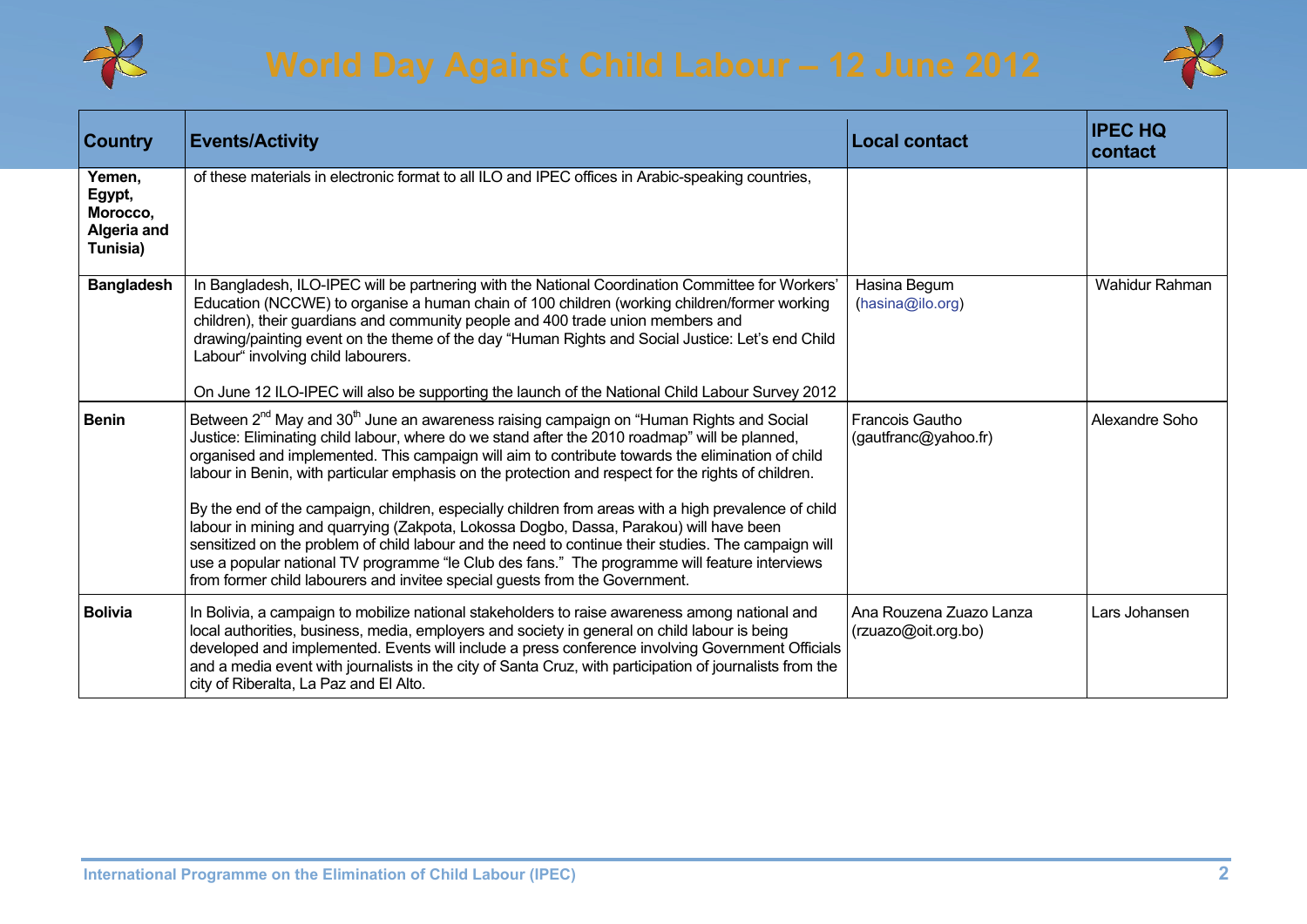



| <b>Country</b>      | <b>Events/Activity</b>                                                                                                                                                                                                                                                                                                                                                        | <b>Local contact</b>                             | <b>IPEC HQ</b><br>contact |
|---------------------|-------------------------------------------------------------------------------------------------------------------------------------------------------------------------------------------------------------------------------------------------------------------------------------------------------------------------------------------------------------------------------|--------------------------------------------------|---------------------------|
| <b>Burkina Faso</b> | In Burkina Faso, ILO-IPEC will be supporting a series of events and activities between the 10 <sup>th</sup> and<br>$19th$ June 2012, including:                                                                                                                                                                                                                               | Romain Hamadou Kobanka<br>(kobanka@ilo.org)      | Laurence Dubois           |
|                     | Two (2) conference debates organised with the offices of the Ministry of Labour, in regions<br>particularly affected by child labour (agriculture and artisanal mining of gold) on the theme of<br>WDACL. June 12, 2012                                                                                                                                                       |                                                  |                           |
|                     | A drawing competition on the theme of WDACL for students of primary schools in the Municipality<br>of Mogtédo From June 10 to 18, 2012                                                                                                                                                                                                                                        |                                                  |                           |
|                     | A press conference on June 17 2012, during a television show "Are you interested" on the theme of<br>the day in collaboration with the Ministry of Labour, the Ministry of Social Action and National<br>Solidarity and the Ministry of Promotion of Human Rights.                                                                                                            |                                                  |                           |
|                     | A mobile awareness raising caravan on the streets of Mogtédo on June 18, 2012                                                                                                                                                                                                                                                                                                 |                                                  |                           |
|                     | An awareness raising event, on June 19, will bring together Government Officials, Employers' and<br>Worker's Organisation representatives, local authorities, parents and children around the general<br>theme of World Day against child labour: "Human Rights and social Justice: End child labour". This<br>event will conclude with a theatre performance in the evening. |                                                  |                           |
| <b>Burundi</b>      | Sensitization workshop on the fight against Child labour on the occasion of the anniversary of June<br>12, 2012                                                                                                                                                                                                                                                               | Pierre Ntirabampa<br>(pierrentirabampa@yahoo.fr) | Alexandre Soho            |
|                     | In the lead up to the workshop on child labour which will focus on the role of the Burundi education<br>system in eradicating the worst forms of child labour and domestic work and compliance with<br>international labour standards, a series of debates will also be organized and messages will be<br>disseminated and publicized on radio and TV programmes.             |                                                  |                           |
| Cambodia            | In Cambodia, the World Day Against Child Labour was celebrated on the same day as<br>International Children's Day on May 29 <sup>th</sup> . 500 children attended the event, in which Samdach<br>Ahkas Moha Sena Padey Techor Hun Sen, Prime Minister of the Royal Government of Cambodia<br>participated and addressed children's issues.                                    | Sisovann Ouk<br>(sisovann@ilo.org)               | Wahidur Rahman            |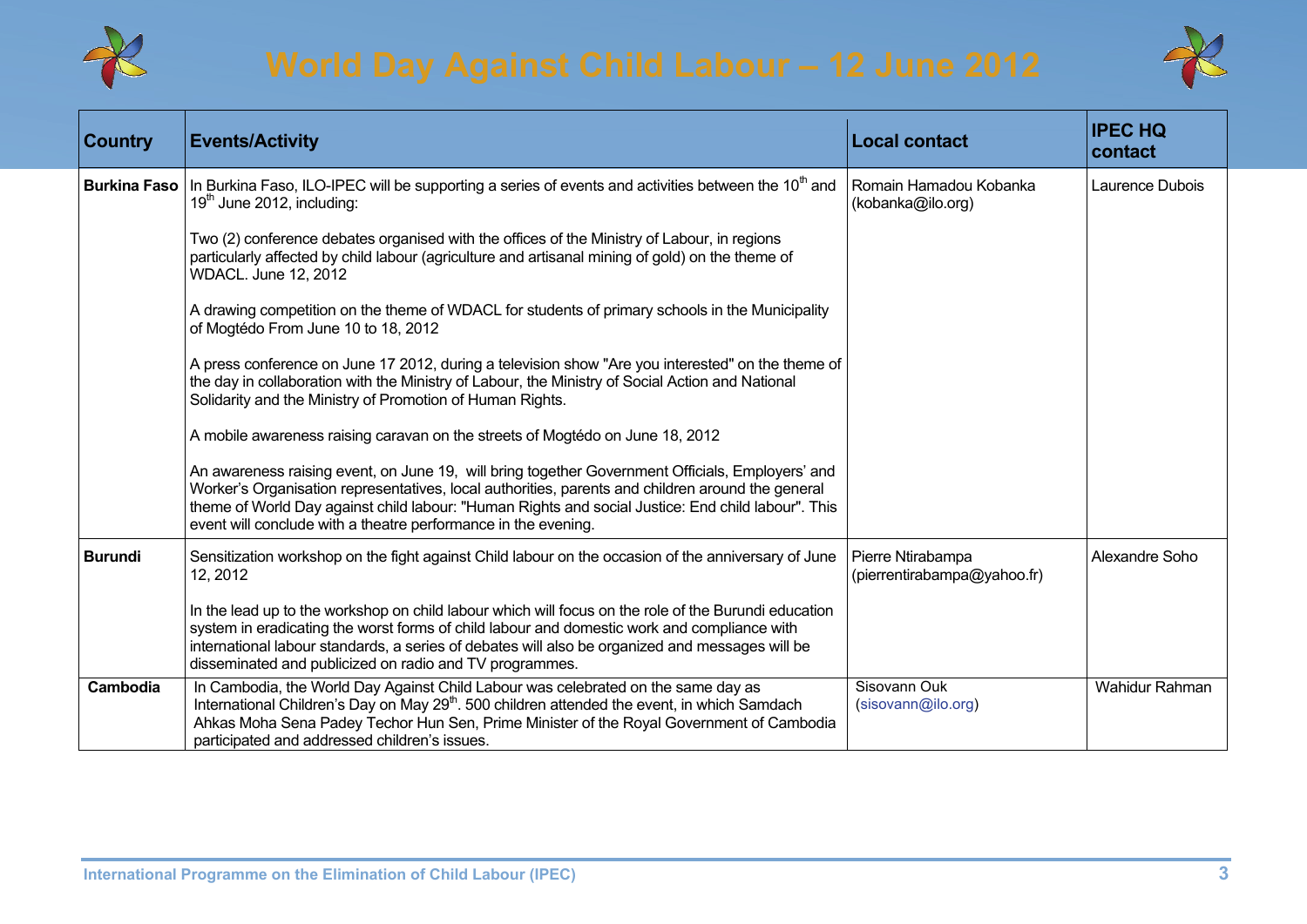



| <b>Country</b>    | <b>Events/Activity</b>                                                                                                                                                                                                                                                                                                                                                                                                                                                                                                                                                                                                          | <b>Local contact</b>                          | <b>IPEC HQ</b><br>contact               |
|-------------------|---------------------------------------------------------------------------------------------------------------------------------------------------------------------------------------------------------------------------------------------------------------------------------------------------------------------------------------------------------------------------------------------------------------------------------------------------------------------------------------------------------------------------------------------------------------------------------------------------------------------------------|-----------------------------------------------|-----------------------------------------|
| Cameroon          | A workshop will be organized to raise awareness of those involved in the preparation of the<br>National Action Plan for the elimination of child labour to be made aware of the role they play in the<br>process, as well as the link between work, school attendance and child health.<br>A radio broadcast will also be produced to inform the public and the media of the human rights<br>violations suffered by children as a result of child labour.                                                                                                                                                                       |                                               | Alexandre Soho                          |
| <b>Cape Verde</b> | In Cape Verde, the Labour Minister will mark the opening of the Unit for the Prevention and Fight<br>against Child Labour which is part of the of the CICA (Cape Verdean Institute of Children and<br>Adolescents)                                                                                                                                                                                                                                                                                                                                                                                                              | Paulino Isidoro Ramirez<br>(ramirezp@ilo.org) | Pedro Américo<br>Furtado de<br>Oliveira |
| <b>Chile</b>      | In Chile, to mark WDACL, a series of meetings will be held with ILO constituents and various<br>stakeholders to raise awareness on the issue and theme, as well as the development and<br>implementation of an awareness raising campaign targeting the general public by disseminating<br>messages via radio, television and print media.                                                                                                                                                                                                                                                                                      | María Jesús Silva<br>(silva@oitchile.cl)      | Lars Johansen                           |
| China             | In Kunming City of China on June 12, there will be a photo exhibition on child labour and trafficking<br>and all photos are taken by a team of 15 young migrant children photographers, aged 7 14. The<br>photo exhibition will tour four different sites of Kunming city until September.                                                                                                                                                                                                                                                                                                                                      | Guo Jia<br>guoj@ilo.org                       | Wahidur Rahman                          |
| <b>Comoros</b>    | In Comoros, a general knowledge competition on children's rights and child labour will be held in<br>Moheli on the 9th June at the "l'Alliance Franco-Comorienne." A peaceful march of women's groups<br>and civil society of Moheli against child labour will also be held 10th June 2012. The march will be<br>led by will be led by Hadidja Aboubacar, the 1 <sup>st</sup> Lady of the Union of Comoros. On June 12 an<br>official ceremony will be held at Independence Square in the capital of Moheli-Fomboni, which will<br>aim to highlight the importance of the day and the effort to tackle child labour in Comoros. | Ahamada Mbae Ibouroi<br>(mbae@ilo.org)        | Laurence Dubois                         |
| <b>Costa Rica</b> | As part of the an awareness raising campaign on WDACL in Costa Rica a brochure will be<br>developed to inform the public regarding the causes and risks of child labour and in particular on<br>the size and current characteristics of the problem in the country and the sub-region.                                                                                                                                                                                                                                                                                                                                          | Noortje Denkers<br>(denkers@sjo.oit.or.cr)    | Lars Johansen                           |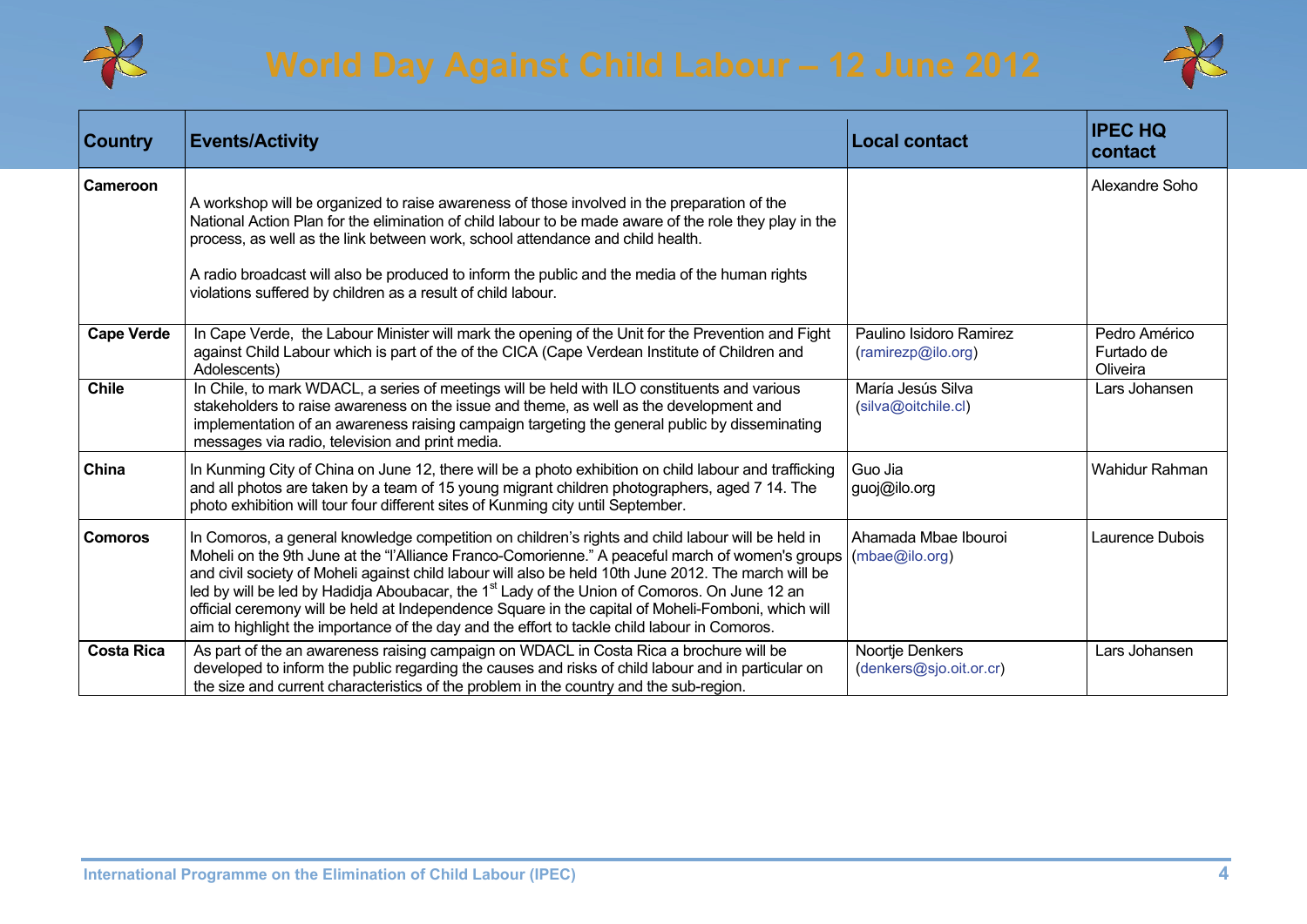



| <b>Country</b>                                   | <b>Events/Activity</b>                                                                                                                                                                                                                                                                                                                                                                                                                                                                                                                                                                                                                                                                                                                                                      | <b>Local contact</b>                    | <b>IPEC HQ</b><br>contact |
|--------------------------------------------------|-----------------------------------------------------------------------------------------------------------------------------------------------------------------------------------------------------------------------------------------------------------------------------------------------------------------------------------------------------------------------------------------------------------------------------------------------------------------------------------------------------------------------------------------------------------------------------------------------------------------------------------------------------------------------------------------------------------------------------------------------------------------------------|-----------------------------------------|---------------------------|
| <b>Democratic</b><br><b>Republic Of</b><br>Congo | Awareness raising project on the fight against the worst forms of child labour on the anniversary of<br>June 12, 2012 (From 15 May to 15 June 2012)                                                                                                                                                                                                                                                                                                                                                                                                                                                                                                                                                                                                                         | Mavinga Nkambu<br>(nkambu@ilo.org)      | Alexandre Soho            |
|                                                  | In DRC, radio and television debates will be organized on the situation of child labour in the<br>Democratic Republic of Congo, in particular South Kivu as well posters and banners being<br>produced to raise awareness on the issue.                                                                                                                                                                                                                                                                                                                                                                                                                                                                                                                                     |                                         |                           |
|                                                  | A provincial workshop will be organized on child labour to present and disseminate the National<br>Action Plan against the worst forms of child labour.                                                                                                                                                                                                                                                                                                                                                                                                                                                                                                                                                                                                                     |                                         |                           |
|                                                  | Experience sharing events will also be organized to discuss cultural influences on child labour and<br>alternatives in the provincial context.                                                                                                                                                                                                                                                                                                                                                                                                                                                                                                                                                                                                                              |                                         |                           |
| Egypt                                            | In Egypt, there will be 6 different celebrations all over the country, where children will engage in<br>many activities to raise their awareness as well as highlight child labour issues in their communities.                                                                                                                                                                                                                                                                                                                                                                                                                                                                                                                                                             |                                         | Laurence Dubois           |
| Fiji                                             | On Saturday, June 9, the People's Community Network (PCN) will organize the WDACL Sports<br>Day to launch the week of action against child labour, and bring relevant issues to the forefront.<br>Children engaged in the PCN programme and those in the settlements will come together for a<br>day of sports and other fun activities.                                                                                                                                                                                                                                                                                                                                                                                                                                    | Marie Jane Fatiaki<br>(fatiaki@ilo.org) | <b>Ahmet Ozirmak</b>      |
|                                                  | On June 12, in the Central Division, the Child Labour Unit of the Ministry of Labour is organising a<br>poster and oratory competition for schools in collaboration with the Ministry of Education, with<br>participants being students and teachers and invited guests from a cross-section of government<br>agencies and civil society. In the Western and Northern Divisions, roundtable forums on child<br>labour have been organised with participating schools and will be facilitated by MOL officers who<br>have been trained by the Child Labour Unit.                                                                                                                                                                                                             |                                         |                           |
|                                                  | On the week of June 8-15, Save the Children Fiji (SCF) is coordinating WDACL activities in<br>collaboration with members of their 'Kids Link' through their Child Rights Programme. They will be<br>focusing on creating awareness through radio and TV media networks, and conducting teacher<br>training workshops on child protection, with a focus on child labour. On June 8th, Save the<br>Children will be conducting training with teachers in Dilkusha Methodist High School on child<br>protection; on June 12 a WDACL 1- Hour Against Child Labour Session will be held with staff; and<br>on June 14-15, selected schools in Labasa will be assisted to explore child protection issues, in<br>particular child labour, and strategies to address these issues. |                                         |                           |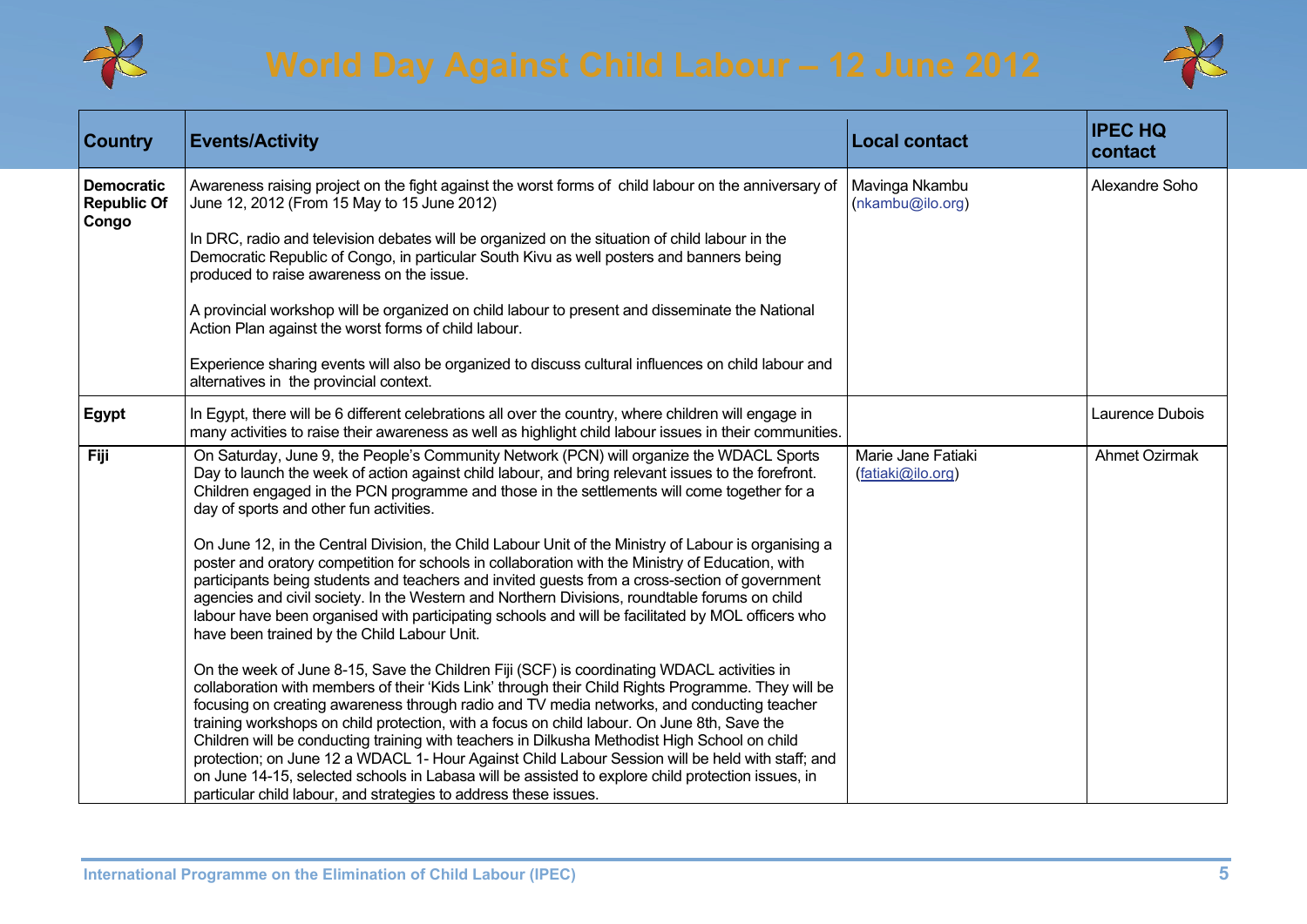



| <b>Country</b>          | <b>Events/Activity</b>                                                                                                                                                                                                                                                                                                                                                                                                                                                                                                                                                                                                                                                                                                                                                                                                                                     | <b>Local contact</b>                            | <b>IPEC HQ</b><br>contact |
|-------------------------|------------------------------------------------------------------------------------------------------------------------------------------------------------------------------------------------------------------------------------------------------------------------------------------------------------------------------------------------------------------------------------------------------------------------------------------------------------------------------------------------------------------------------------------------------------------------------------------------------------------------------------------------------------------------------------------------------------------------------------------------------------------------------------------------------------------------------------------------------------|-------------------------------------------------|---------------------------|
| Ghana                   | In Ghana a media Briefing will be held on 6 <sup>th</sup> June 2012 on the WDACL for members of the Ghana<br>Journalists Association and representatives of all the major media houses, the Ministry of<br>Employment and Social Welfare, the Ghana Trades Union Congress, Ghana Employers<br>Association and the Child Labour Unit (CLU) of the Labour Department to sensitize the general<br>public on the need to promote the rights of children by tackling child labour through education for all<br>children and other social interventions.                                                                                                                                                                                                                                                                                                         | <b>Akpene Amenumey</b><br>(aamenumey@yahoo.com) | Alexandre Soho            |
|                         | A forum will also be organized to educate the public on the rights of the child and the effects of child<br>labour on the individual, society and the nation as a whole in Accra. This event will target the<br>general populace to access the impact of interventions made in the last decade, and strategies to<br>scale up and sustain efforts to achieve the national goal of eliminating the WFCL by 2015, promote<br>children's rights and other goals in the areas of education, poverty reduction and social protection.<br>In addition a Children's Day will also be held to discuss their rights and the possibility of ending<br>child labour and universal access to quality basic education in Ghana.                                                                                                                                         |                                                 |                           |
| Global                  | Education unions in many countries are encouraging teachers to organise a classroom<br>discussion or other activity on the problem of child labour and the importance of all children having<br>access to quality education<br>http://www.ei-ie.org/en/events/event_details/52                                                                                                                                                                                                                                                                                                                                                                                                                                                                                                                                                                             |                                                 | Patrick Quinn             |
| Guinea<br><b>Bissau</b> | In Guinea Bissau, the Network of Children and Young Journalist of Guinea Bissau will hold a radio<br>debate on child labour on June 12.                                                                                                                                                                                                                                                                                                                                                                                                                                                                                                                                                                                                                                                                                                                    | Paulino Isidoro Ramirez<br>(ramirezp@ilo.org)   | Lauren Dubois             |
| Guyana                  | The Ministry of Education will launch the Parenting and Community Education programme in<br>Region 10 as well as an Inter School poetry Competition. A special activity with parents, guardians<br>and other duty bearers aims at building popular commitment to initiatives which bring support to<br>school retention and tackle child labour where necessary.<br>The Ministry of Labour, Human and Social Services (MHLSS) will also launch the Child Care and<br>Protection Unit and Child Link parenting Skills Education Programme. A Parenting Workshop will<br>be conducted and will cover aspects of discipline and alternative methods of disciplining; self-work<br>with parents, child abuse and adolescent development, child labour, school dropout, absenteeism<br>and truancy.<br>A Press Launch & Media briefing will be held on June 12. | Sharon Patterson<br>(sharonpat03@gmail.com)     | <b>Ahmet Ozirmak</b>      |
| <b>Haiti</b>            | A campaign has been launched in Haiti "Frennen Sistem Restavek "facebook page campaigning<br>against the Restavek phenomenon in Haiti. It's a joint effort of the ILO-IPEC project with<br>MINUSTAH, UNICEF and IOM among others and will also serve as basis for material and                                                                                                                                                                                                                                                                                                                                                                                                                                                                                                                                                                             | Nancy Robinson<br>(nrobinson@ilo.org)           | Lars Johansen             |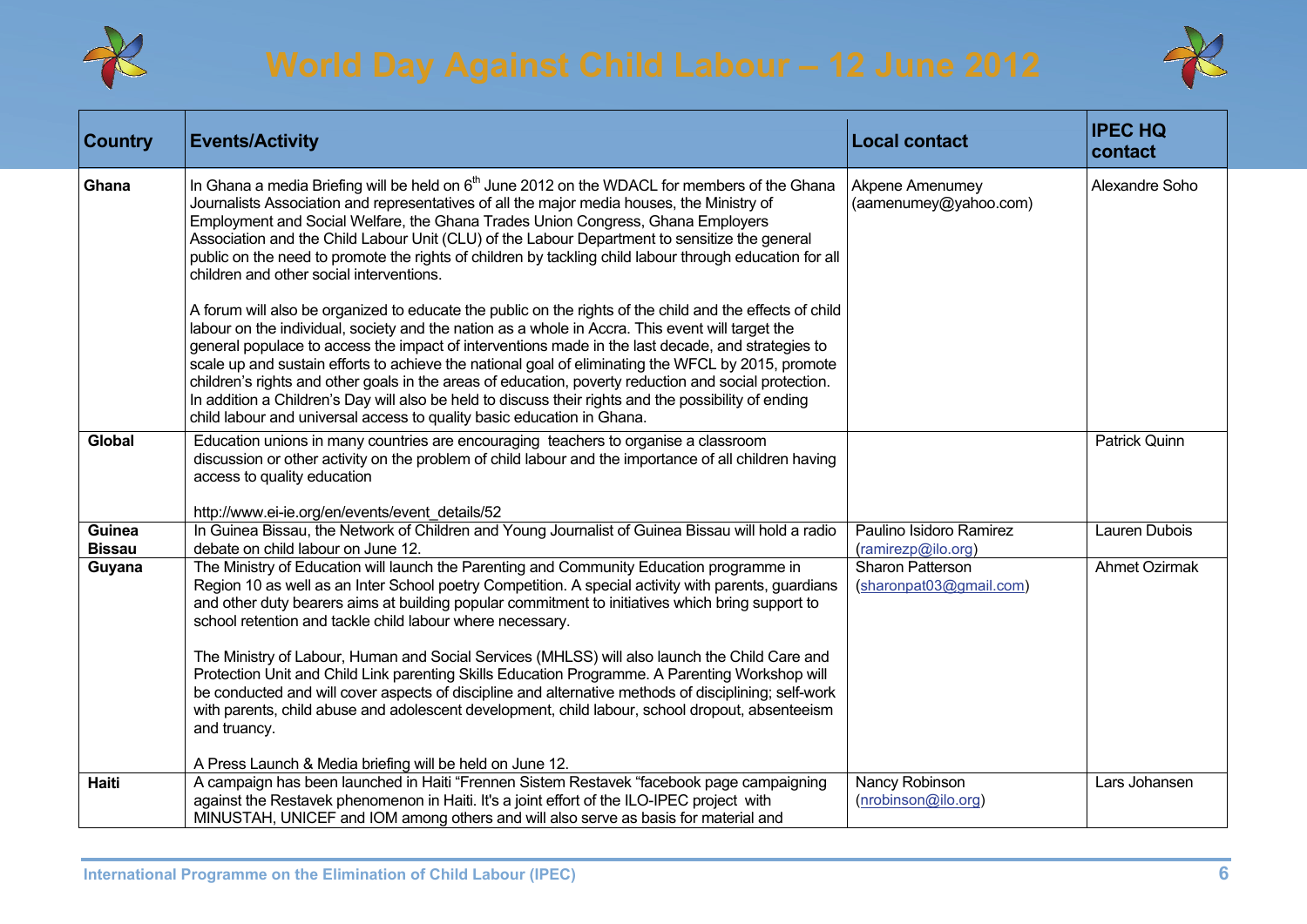



| <b>Country</b>  | <b>Events/Activity</b>                                                                                                                                                                                                                                                                                                                                                                                                                                                                                                                                                                                                                                                                                                                                                                                                                                                                                                                                                                                                                                                                                                                                                             | <b>Local contact</b>                              | <b>IPEC HQ</b><br>contact |
|-----------------|------------------------------------------------------------------------------------------------------------------------------------------------------------------------------------------------------------------------------------------------------------------------------------------------------------------------------------------------------------------------------------------------------------------------------------------------------------------------------------------------------------------------------------------------------------------------------------------------------------------------------------------------------------------------------------------------------------------------------------------------------------------------------------------------------------------------------------------------------------------------------------------------------------------------------------------------------------------------------------------------------------------------------------------------------------------------------------------------------------------------------------------------------------------------------------|---------------------------------------------------|---------------------------|
|                 | activities for 12 June in Haiti.                                                                                                                                                                                                                                                                                                                                                                                                                                                                                                                                                                                                                                                                                                                                                                                                                                                                                                                                                                                                                                                                                                                                                   |                                                   |                           |
| <b>Honduras</b> | In Honduras, ILO-IPEC will organize a public event on 12 June on this year's theme. For this<br>event an array of materials will be produced to distribute to the 500 general public anticipated as<br>well as Government Officials, representatives from Workers' and Employers' Organisations and<br>civil society.                                                                                                                                                                                                                                                                                                                                                                                                                                                                                                                                                                                                                                                                                                                                                                                                                                                              | Noortje Denkers<br>(denkers@sjo.oit.or.cr)        | Lars Johansen             |
| India:          | The National Commission for Protection of Child Rights (NCPCR), ILO and UNICEF have<br>organized a national Seminar titled 'Justice for children - End child labour". They will make a<br>joint Statement there. In Jharkhand, The State Labour Department will initiate a State-wide<br>campaign against child labour. UNICEF and corporate bodies/industries like TATA Motors,<br>TATA Steel, Essar Group, Rungta Mines, Arcelor Mittal, Mecon, Abhijeet Group, Jindal<br>Group, HEC will develop long term action plans for declaring their respective areas child<br>labour free, the initiation of which will be done on the occasion of WDACL. Caravan<br>Campaigns undertaken by them in their respective areas will be the first step towards<br>declaring particular villages in the vicinity of these industries as "child labour free".                                                                                                                                                                                                                                                                                                                                 |                                                   | Wahidur Rahman            |
| Indonesia       | To commemorate WDACL 12, the following events are being planned<br>Thursday, 14th June 2012 - UCW Report Launch in Bappenas<br>A report launch in collaboration with Bappenas, World Bank and UNICEF. The launch will be<br>organized by SMART FM and hosted by BAPPENAS.<br>Sunday, 24th June 2012 - Media Briefing<br>The media briefing will be organized by AJI (Aliansi Jurnalistik Indonesia) and Yayasan Kampung<br>Halaman and invite a maximum of 40 journalists from various media. On the briefing, there will be<br>a presentation from ILO on the updated issues of child labor including the report of UCW and<br>Child Labor and Education Study as well as panel discussion (MOMT and MONE) and Video<br>Diary Screening. The representatives of children who made the video will also attend the media<br>briefing.<br>Thursday, 28th June 2012 - Video Diary Launch<br>10 videos that were made by children in Jakarta, Makasar and Sukabumi under the following<br>sectors: chidren as the victims of sexual commercial exploitation, street children, child domestic<br>workers and children in the garment factories will be launched in Erasmus Huis at 4pm. | Dede Sudono<br>(dede@ilo.org)                     | Wahidur Rahman            |
| <b>Italy</b>    | An event hosted at FAO in Rome will take place on June 12.<br>The event will kick off with the debut of a short video featuring positive action in Cambodia on child<br>labour in fisheries, followed by an FAO/ILO presentation on the Partnership's main achievements<br>and lessons learned for the way forward, and then a panel discussion with FAO managers on the                                                                                                                                                                                                                                                                                                                                                                                                                                                                                                                                                                                                                                                                                                                                                                                                           | <b>Bernd Seiffert</b><br>(Bernd.Seiffert@fao.org) | Paula Termine             |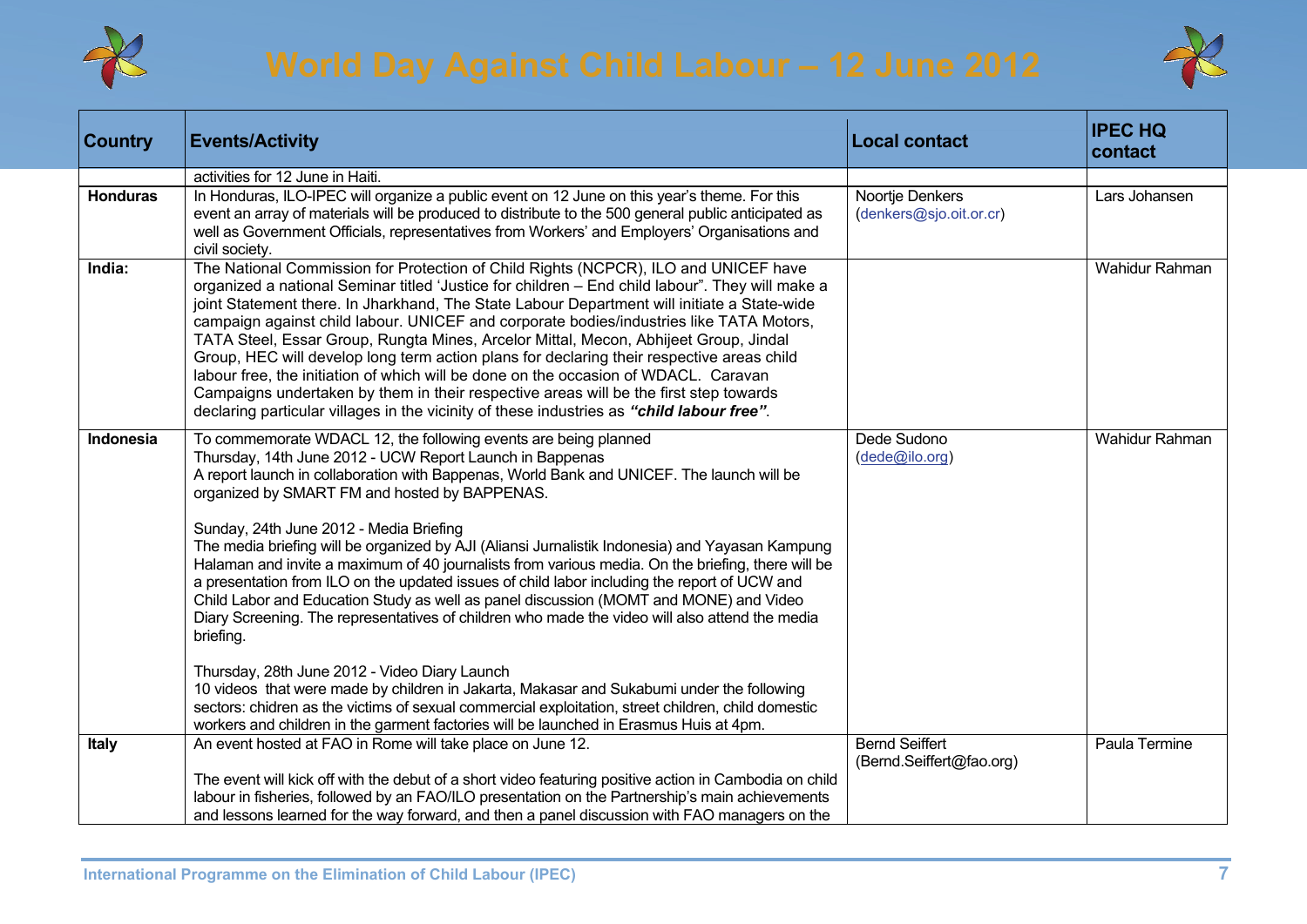



| <b>Country</b>    | <b>Events/Activity</b>                                                                                                                                                                                                                                                                                                                                                                                                                                                                                                                                                                                                                                                                                                                                                                                                                                                                                                                   | <b>Local contact</b>                                         | <b>IPEC HQ</b><br>contact |
|-------------------|------------------------------------------------------------------------------------------------------------------------------------------------------------------------------------------------------------------------------------------------------------------------------------------------------------------------------------------------------------------------------------------------------------------------------------------------------------------------------------------------------------------------------------------------------------------------------------------------------------------------------------------------------------------------------------------------------------------------------------------------------------------------------------------------------------------------------------------------------------------------------------------------------------------------------------------|--------------------------------------------------------------|---------------------------|
|                   | work undertaken by their departments on child labour and what more would have to be done to<br>achieve the goal of eliminating the worst forms of child labour in agriculture.                                                                                                                                                                                                                                                                                                                                                                                                                                                                                                                                                                                                                                                                                                                                                           |                                                              |                           |
| Jamaica           | A tripartite stakeholder's consultation workshop is planned for June 12, at the Wyndham Hotel in<br>Kingston, to present the draft National Child Labour Policy to stakeholders, in the first of a series<br>of national consultations.                                                                                                                                                                                                                                                                                                                                                                                                                                                                                                                                                                                                                                                                                                  | Nasolo Thompson<br>(nasolo.thompson.ilo@gmail.com)           | Ahmet Ozirmak             |
|                   | A press launch will take place during the workshop's formal opening ceremony, so that the<br>function can also serve the purpose of increasing public awareness of the problem of Child Labour<br>in Jamaica and the efforts to tackle it.                                                                                                                                                                                                                                                                                                                                                                                                                                                                                                                                                                                                                                                                                               |                                                              |                           |
| Jordan            | In Jordan on June 12 there will be a panel discussion, including children, to address gaps in<br>policy, legislation and programmes relevant to child labour.                                                                                                                                                                                                                                                                                                                                                                                                                                                                                                                                                                                                                                                                                                                                                                            | Nicholas Grisewood<br>(grisewood@ilo.org)                    | Snezhana Bedalli          |
| Kenya             | In Kenya on June 12th a national workshop in Nairobi will be held and on 16th 3 events are being<br>organized in each of the districts which include processions and speeches.                                                                                                                                                                                                                                                                                                                                                                                                                                                                                                                                                                                                                                                                                                                                                           | Minoru Ogasawara                                             | Nadine Osserain           |
| <b>Lao PDR</b>    | To mark WDACL 12 in Lao PDR, over 3,000 school children received WDACL materials, including<br>notebooks with this year's slogan. Major newspapers will be publishing key WDACL messages in<br>the Lao language as well as National radio transmitting transmit the message on child labour                                                                                                                                                                                                                                                                                                                                                                                                                                                                                                                                                                                                                                              | Kolakot Venevankham<br>(kolavenevankham@yahoo.com)           | Wahidur Rahman            |
| <b>Madagascar</b> | In Madagascar, an awareness campaign will be conducted to mobilize all stakeholders in the fight<br>against child labour. As part of the campaign, World Day will be marked on the $15th$ June in the<br>Amoron'i Mania with a day of activities, which will include games, competition and radio spots.                                                                                                                                                                                                                                                                                                                                                                                                                                                                                                                                                                                                                                 | Lauréat Rasolofoniainarison<br>(rasolofoniainarison@ilo.org) | Laurence Dubois           |
| <b>Mali</b>       | The Labour Minister of Mali will launch the World Day activities by giving a speech on the issue on<br>national TV on 11 June 2012.                                                                                                                                                                                                                                                                                                                                                                                                                                                                                                                                                                                                                                                                                                                                                                                                      | Fatou Keita<br>(keitaf@ilo.org)                              | Laurence Dubois           |
| Mongolia          | This year, the Ministry of Social Welfare and Labour jointly with the ILO, Mongolian Children's<br>Authority, the National Network against the WFCL and the workers' and employers' organizations<br>is organizing the following activities to observe the day, namely:<br>Press conference on WDACL - Protecting human rights and ensuring social justice;<br>A round table discussion on key strategies to implement NAP to eliminate the WFCL from<br>the angle of human rights and social justice, and how it will be connected with the newly approved<br>law on social welfare and current discussion of labour law.<br>One stop service centre at Narantuul market will be officially opened by the Mongolian<br>Children's Authority to provide services to children working at the black market.<br>a football match taking place on the 12 June and printing of WDACL 2012 materials and<br>posters in the Mongolian language. | Bolormaa Purevsuren<br>(bpurevsuren@ilo.org)                 | Wahidur Rahman            |
| <b>Nepal</b>      | WDACL celebrations in Nepal aims to strengthen the national movement against child Labour in                                                                                                                                                                                                                                                                                                                                                                                                                                                                                                                                                                                                                                                                                                                                                                                                                                             | Bipina Sharma                                                | Wahidur Rahman            |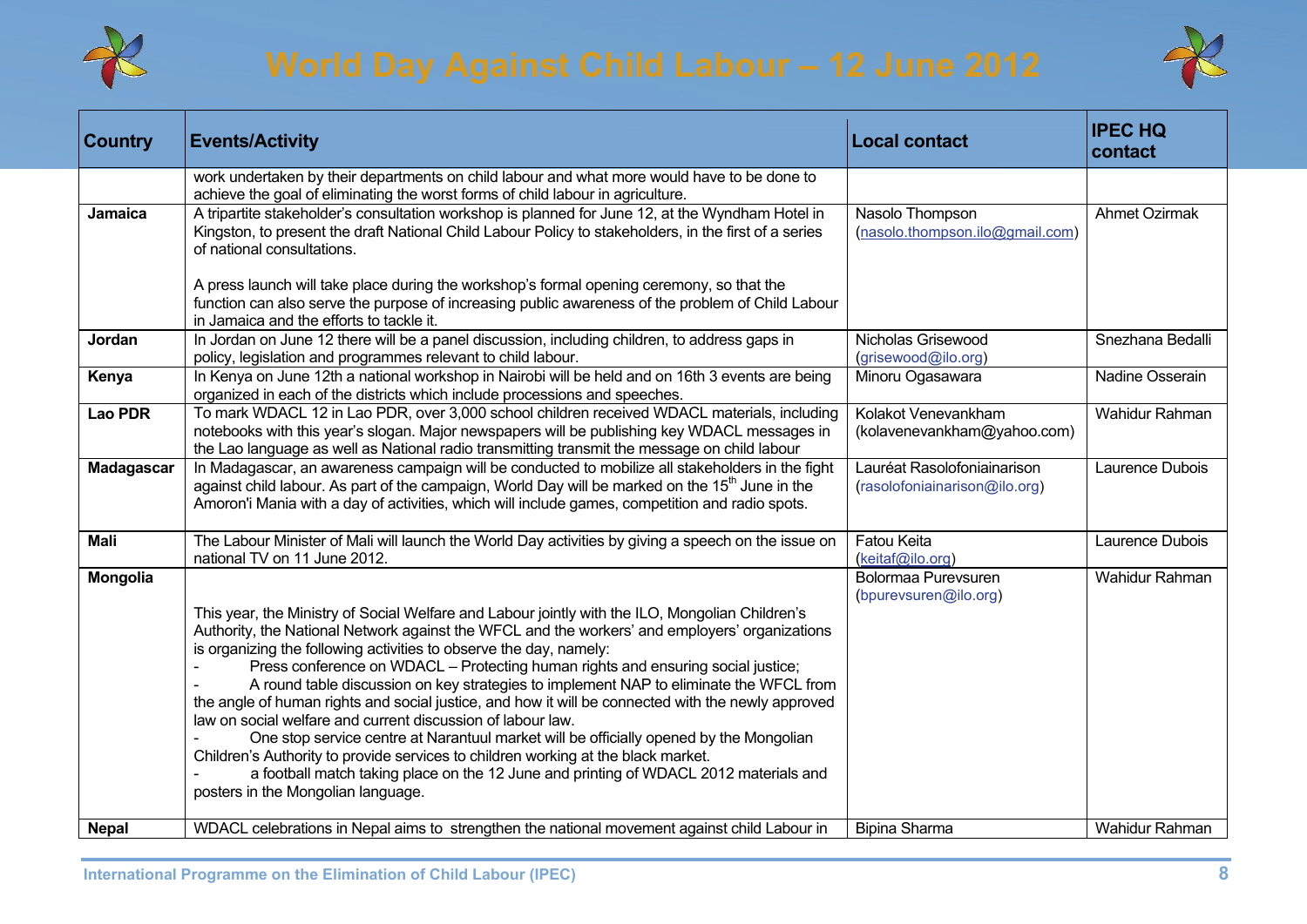



| <b>Country</b>           | <b>Events/Activity</b>                                                                                                                                                                                                                                                                                                                                                                                                                                                                                                                                                                                                                                                                                                                                                                                        | <b>Local contact</b>                       | <b>IPEC HQ</b><br>contact               |
|--------------------------|---------------------------------------------------------------------------------------------------------------------------------------------------------------------------------------------------------------------------------------------------------------------------------------------------------------------------------------------------------------------------------------------------------------------------------------------------------------------------------------------------------------------------------------------------------------------------------------------------------------------------------------------------------------------------------------------------------------------------------------------------------------------------------------------------------------|--------------------------------------------|-----------------------------------------|
|                          | Nepal by involving the relevant interlocutors including Government of Nepal and the media for a<br>greater solidarity, synergy and sustainable impact for child labour elimination; and to promote<br>awareness and action to tackle child labour in line with the commitments embodied in the National<br>Master Plan.                                                                                                                                                                                                                                                                                                                                                                                                                                                                                       | (bipina@ilo.org)                           |                                         |
|                          | Activities besides printing of material and articles in the print and messages on the radio will<br>include a signature "flex" campaign. This is a nation wide signature campaign in schools, colleges,<br>universities, Government departments and local bodies will be carried prior to 12 June 2012<br>aimed at generating support and commitment from stakeholders in the fight against child labour.<br>Hundreds of "flex" banners will be produced where 5,000 representatives are requested to<br>express their commitment to eliminate child labour by signature. The collected and signed "flexes"<br>will be demonstrated in school premises, assembly halls and public areas/conference rooms.<br>"Flexes" from Government departments will be displayed at the Breakfast Seminar with journalists |                                            |                                         |
| Nicaragua                | The WDACL strategy in Nicaragua is to raise awareness among employers and producers,<br>parents, leaders about the serious risks faced by children in hazardous work, and it will promote<br>the exchange of experiences with the producers of coffee and tobacco so that they can identify<br>preventive and protective actions that can be replicated or adapted in their localities. To achieve<br>this an Exchange Fair will be organized. In addition, 50 participants will be trained on serious<br>consequences of hazardous child labour in the production industry.                                                                                                                                                                                                                                  | Noortje Denkers<br>(denkers@sjo.oit.or.cr) | Lars Johansen                           |
| Panama                   | In Panama, a short video message on child labour and its worst forms, which also explores the<br>labour conditions of exploited children and adolescents in different economic activities, was<br>produced. The official launch of the video on 16 May kick-started the awareness raising campaign<br>in the country. The video will be disseminated to all national and local television channels for<br>broadcasting.                                                                                                                                                                                                                                                                                                                                                                                       | Noortje Denkers<br>(denkers@sjo.oit.or.cr) | Lars Johansen                           |
| <b>Philippines:</b>      | A street march/campaign against Child Labour to support the Philippines' commitment to<br>reduce the worst forms of child labour by 75 per cent in 2015 and the goal of ending the<br>WFCL 2016; Keynote Address by His Excellency Benigno S. Aquino III, President of the<br>Republic of the Philippine; The National Child Labor Committee (NCLC) will launch the<br>nationwide "BATANG MALAYA: Child labour free Philippines" campaign on June 26; The<br>National Statistics Office will release preliminary results of the latest Survey on Children/child<br>labour.                                                                                                                                                                                                                                    |                                            | Wahidur Rahman                          |
| Sao Tome<br>and Principe | A three-day Tripartite National Seminar will be held in Sao Tome and Principe on 12-14 of June,<br>as a part of the country's activities to celebrate the World Day. The workshop will aim to:<br>1. Launch and spread the constitution of the new National Committee to combat child labour<br>2. Discuss, complement and validate the draft of the Comparative Study related to the situation of                                                                                                                                                                                                                                                                                                                                                                                                            | Tomas Da Vera Cruz<br>(cruz@ilo.org)       | Pedro Américo<br>Furtado de<br>Oliveira |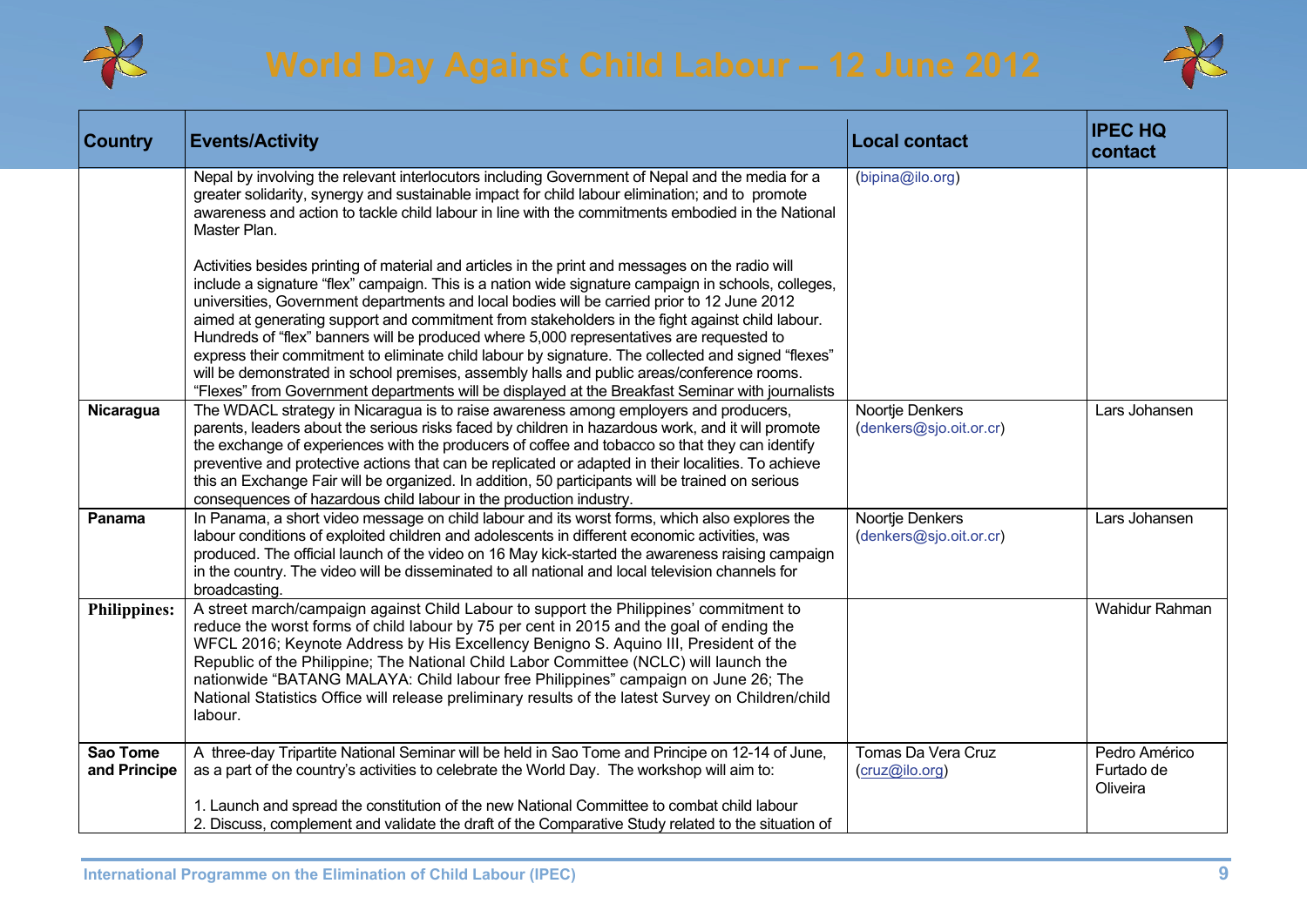



| <b>Country</b>         | <b>Events/Activity</b>                                                                                                                                                                                                                                                                                                                                                                                                                                                                                                                                                                  | <b>Local contact</b>                             | <b>IPEC HQ</b><br>contact |
|------------------------|-----------------------------------------------------------------------------------------------------------------------------------------------------------------------------------------------------------------------------------------------------------------------------------------------------------------------------------------------------------------------------------------------------------------------------------------------------------------------------------------------------------------------------------------------------------------------------------------|--------------------------------------------------|---------------------------|
|                        | child labour in São Tomé and Principe<br>3. Propose a Strategic Plan to combat Child Labour (National Action Plan)<br>4. Prepare the country's participation in the forthcoming World Conference on Child Labour, which<br>will be held in 2013 in Brazil                                                                                                                                                                                                                                                                                                                               |                                                  |                           |
| Senegal                | On June 11, 2012, a message from the Minister of Labour and an interview with the Chairman of<br>the CNES on the theme of World Day against Child Labour will be played on the radio, television.<br>On June 11, 2012, a press conference in collaboration with the Ministry of Labour, the Ministry of<br>Women and Children, the Employers' Organisations (CNES, NOC, UNACOIS, and GES), the<br>Committee inter-union struggle against the worst forms of child labour and ILO-IPEC will be<br>organised.                                                                             | Paulino Isidoro Ramirez<br>(ramirezp@ilo.org)    | Laurence Dubois           |
|                        | On the morning of June 12, 2012 a Panel made up authorities, partners and national stakeholders<br>will convene for the promotion of human rights and child protection against labour.<br>The press briefing and the Panel will make plea for adoption of the National Action Plan for<br>preventing and eliminating the worst forms of child labour and the application of ratified<br>international conventions.                                                                                                                                                                      |                                                  |                           |
|                        | On the afternoon of June 12, 2012 an awareness raising caravan will tour the city of Dakar for the<br>promotion of social justice and the fight against violations of human rights, especially the<br>protection of children against the worst forms of child labour.                                                                                                                                                                                                                                                                                                                   |                                                  |                           |
| <b>Sierra</b><br>Leone | Jingles in different languages on child labour, education, and hazardous work will be aired on<br>different national and community radio stations during the week of the June 12 and the preceding<br>week. Ten-day TV and Radio discussions and Interviews will run in parallel ending June 13.<br>Different panellists and individuals will be drawn from children's organizations, Human Rights<br>Commission, Employers' Federation, Workers' Organizations, Ministry of Labour and other<br>Government Ministries (especially Education, and Social Welfare & Children's Affairs). | Sia Mamah Lajaku-Williams<br>(siabatt@yahoo.com) | <b>Ahmet Ozirmak</b>      |
|                        | A public gathering in which statements will be made by key government officials, the ILO and<br>children's organizations will take place on June 12. This workshop will also present an opportunity<br>to talk about the development of National Action Plan against Child Labour (NAP).                                                                                                                                                                                                                                                                                                |                                                  |                           |
|                        | A Press Briefing is planned for the Monday, June 11. About 40 journalists from different media<br>houses (both print and electronic media) will be invited to a press conference at the Conference<br>Room of the Ministry of Employment.                                                                                                                                                                                                                                                                                                                                               |                                                  |                           |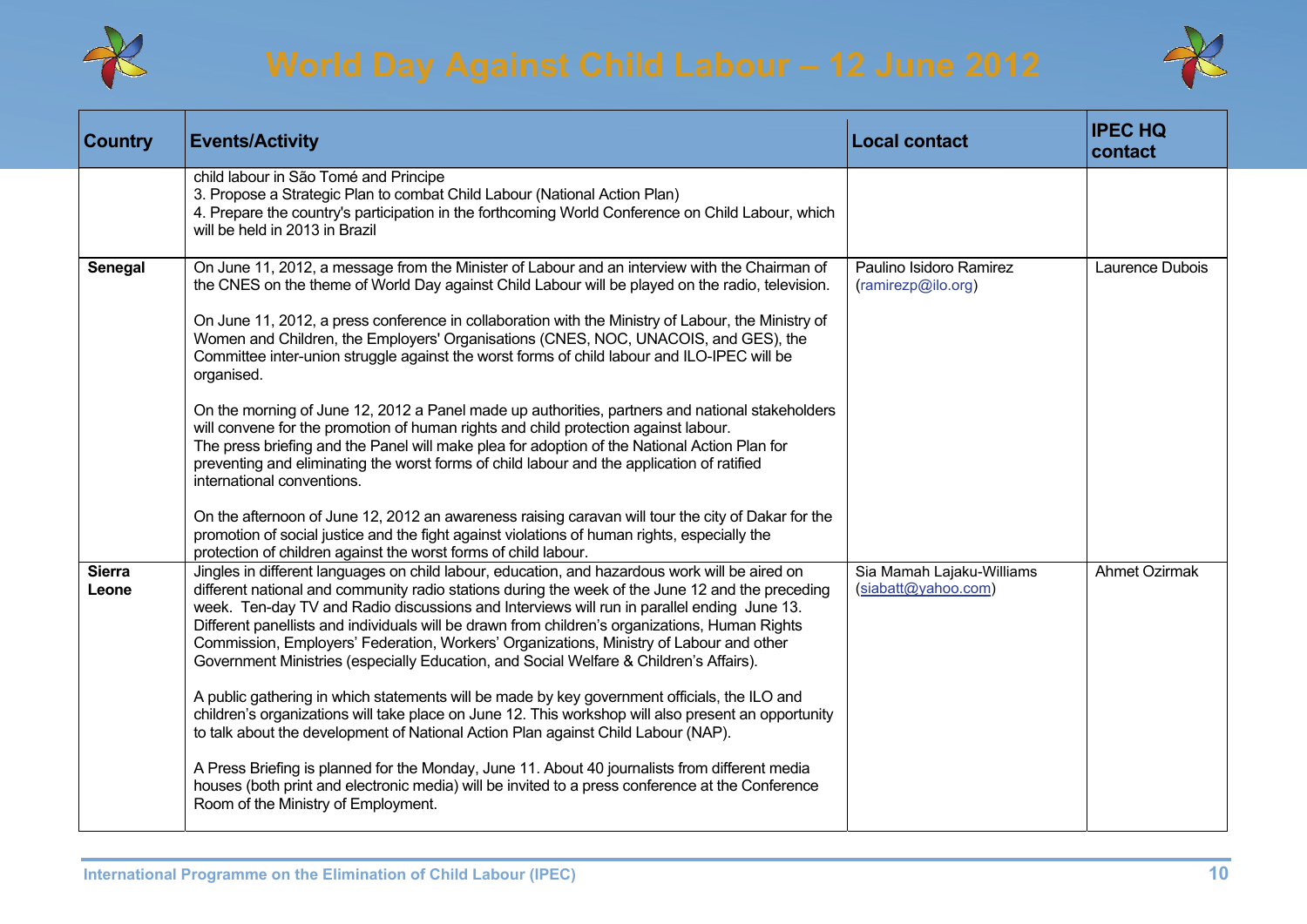



| <b>Country</b>                 | <b>Events/Activity</b>                                                                                                                                                                                                                                                                                                                                                                                                                                                                                                                                                                                                                                                                                                                                                                                                                                                | <b>Local contact</b>                        | <b>IPEC HQ</b><br>contact |
|--------------------------------|-----------------------------------------------------------------------------------------------------------------------------------------------------------------------------------------------------------------------------------------------------------------------------------------------------------------------------------------------------------------------------------------------------------------------------------------------------------------------------------------------------------------------------------------------------------------------------------------------------------------------------------------------------------------------------------------------------------------------------------------------------------------------------------------------------------------------------------------------------------------------|---------------------------------------------|---------------------------|
|                                | A Float Parade/ March Past will take place in the District Headquarter Towns/Cities and this is the<br>climax of the celebrations. Different stakeholders and school children will march through the<br>streets of Bo, Makeni and Kenema and other District Head Quarter towns with banners and T-<br>shirts carrying the theme - Human Rights and Social Justice - Let's end Child Labour.                                                                                                                                                                                                                                                                                                                                                                                                                                                                           |                                             |                           |
| <b>Somalia</b><br>(Somaliland) | Human rights and social justice lets end child labour!<br>In Somaliland a workshop will be held will bring together stakeholders and donors not only to raise<br>awareness, but also to take forward the recommendations of the rapid assessment on child<br>labour.                                                                                                                                                                                                                                                                                                                                                                                                                                                                                                                                                                                                  | <b>Emily Galloway</b><br>(galloway@ilo.org) | Nadine Osserain           |
|                                | The Day will be preceded by linking with schools and/or children's groups to provide art materials<br>and conduct a short information session on child labour with the children to engage them to draw<br>their own ideas of harmful work for themselves and their peers.                                                                                                                                                                                                                                                                                                                                                                                                                                                                                                                                                                                             |                                             |                           |
| <b>South</b><br><b>Sudan</b>   | On the occasion of the World Day against Child Labour (WDACL) 2012, the Understanding<br>Children's Work (UCW) report will be disseminated. This first assessment of labour market in<br>South Sudan includes a chapter on child labour is expected to contribute to elimination of child<br>labour in South Sudan through raising awareness among policy makers, implementers and the<br>general public. The event will include a press conference and media discussion forum and will be<br>conducted on June 25.                                                                                                                                                                                                                                                                                                                                                   | Minoru Ogasawara                            | <b>Ahmet Ozirmak</b>      |
| Sudan                          | The WDACL 2012 will be observed in the 15 states of Sudan to create nationwide awareness<br>among communities on the importance of ending child labour. At the States level, the revised list<br>of hazardous work will also be disseminated. A discussion forum of stakeholders and decision<br>makers on child labour in Sudan will be organised.<br>A procession will be held on Nile Street of Khartoum to raise awareness against child labour.<br>Posters, brochures, flyers and banners carrying messages on theme "Human Rights and Social<br>Justice Let's End Child Labour" will be distributed.                                                                                                                                                                                                                                                            | Minoru Ogasawara                            | <b>Ahmet Ozirmak</b>      |
| <b>Tajikistan</b>              | In Tajikistan, to mobilize key stakeholders to address the issues ILO-IPEC will be supporting the<br>Child Rights Centre to implement the following activities:<br>A Public campaign in Dushanbe on the topic "Children's rights and social justice - No child labour<br>in Tajikistan" and placing 5 banners in the densely populated places of Dushanbe city. The public<br>campaign will be attended by 10 members of Parliament, Commission on Child Rights and the<br>Department on Child Rights of Dushanbe city, the ILO-IPEC and 35 members of the National<br>Working Group on Elimination of Child Labour and 1,000 spectators which will include parents and<br>children. The picture slideshow on child labour in Tajikistan and ILO-IPEC slideshow<br>http://www.ilo.org/public/english/wdacl/flash09/index.html in Tajik and Russian languages will run | Muhayo Khosabekova<br>(khosabekova@ilo.org) | Snezhana Bedalli          |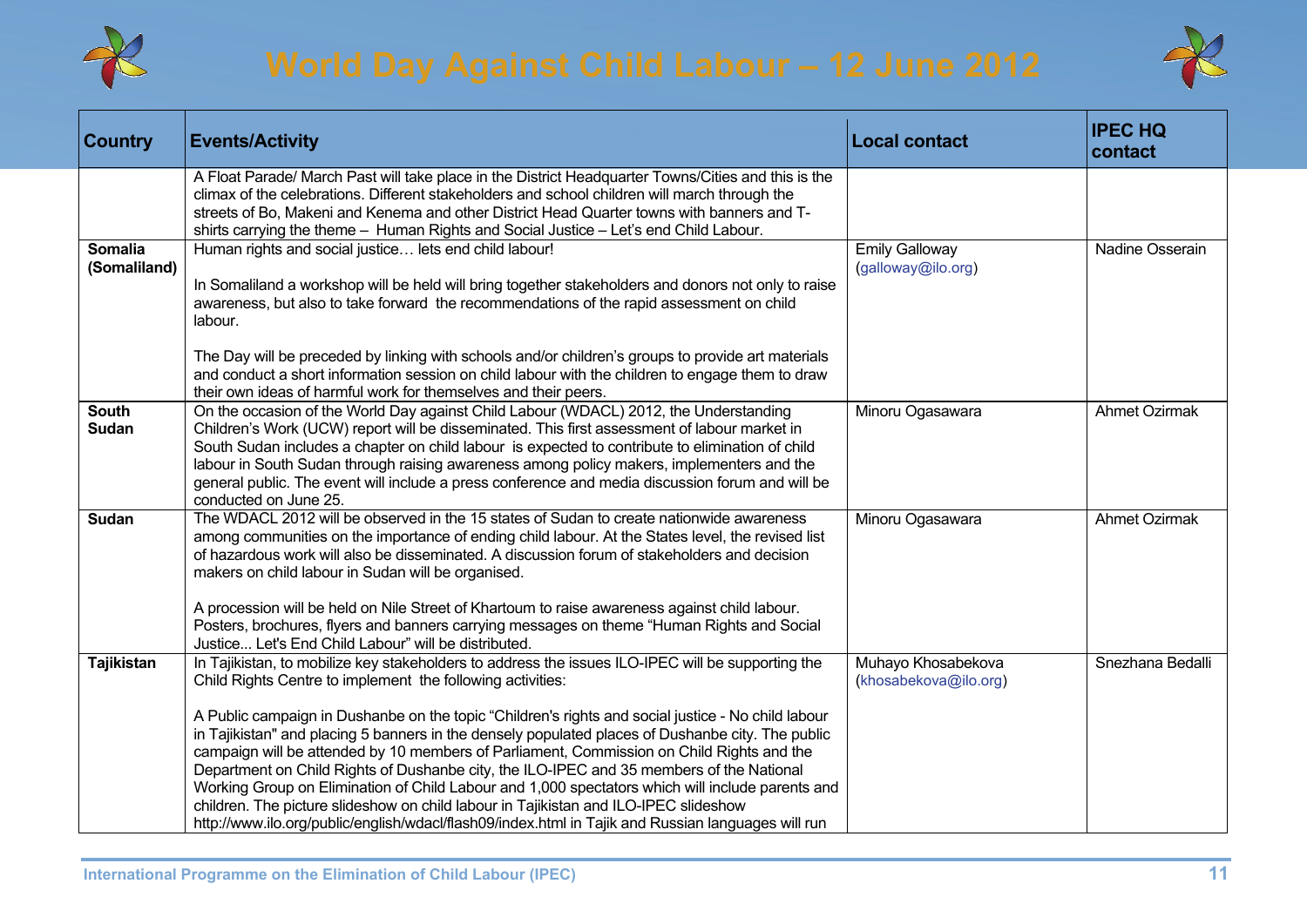



| Country         | <b>Events/Activity</b>                                                                                                                                                                                                                                                                                                                                                                                                                                                                                                                                                                                                                                                                                                                 | <b>Local contact</b>               | <b>IPEC HQ</b><br>contact |
|-----------------|----------------------------------------------------------------------------------------------------------------------------------------------------------------------------------------------------------------------------------------------------------------------------------------------------------------------------------------------------------------------------------------------------------------------------------------------------------------------------------------------------------------------------------------------------------------------------------------------------------------------------------------------------------------------------------------------------------------------------------------|------------------------------------|---------------------------|
|                 | on the screen during the 3 hour campaign. Famous music bands and singers will be invited as<br>well to spread the WDACL 2012 message around the country through music and performances.                                                                                                                                                                                                                                                                                                                                                                                                                                                                                                                                                |                                    |                           |
|                 | A theatre performance on child labour will be developed by the drama theatre "Mayakovsky" and<br>will be performed by 15 volunteers from secondary school #21 of Dushanbe city. The<br>performance titled "We are for the elimination of child labour and social justice for working children<br>in Tajikistan" will invite 600 audiences and will take place on 20 of June 2012.                                                                                                                                                                                                                                                                                                                                                      |                                    |                           |
|                 | A one day Round Table on the topic of "Children's rights and social justice - No child labour in<br>Tajikistan" will be organised in partnership with the Office of the Commissioner for Human Rights<br>(Ombudsmen) in the Republic of Tajikistan. The roundtable will bring together 25 members of<br>Inter-Ministerial Working Group of the Ombudsman Office, 15 staff of the Ombudsmen Office and<br>10 representatives of media to discuss the issue of child labour, children rights and social justice.<br>A resolution to mainstream the issue of child labour and social justice to working children into the<br>State Programme on Education in Human Rights for 2012-2017 will be drafted and agreed prior to<br>the event. |                                    |                           |
| <b>Tanzania</b> | In Dar-Es-Salam, a one day national event/workshop will be held on 12th June 2012 where the<br>following activities expected to be conducted:                                                                                                                                                                                                                                                                                                                                                                                                                                                                                                                                                                                          | Jacob Lisuma<br>(lisuma@ilo.org)   | Nadine Osserain           |
|                 | <b>WDACL Walk</b>                                                                                                                                                                                                                                                                                                                                                                                                                                                                                                                                                                                                                                                                                                                      |                                    |                           |
|                 | Speeches from Guest of Honour, Ministry of Labour and Employment, ILO Country Area Office<br>Dar es Salaam, Association of Tanzania Employer (ATE), Trade Union Congress of Tanzania<br>(TUCTA), Development Partners and Other stakeholders Involved in elimination of child Labour<br>such as NGO's, etc                                                                                                                                                                                                                                                                                                                                                                                                                             |                                    |                           |
|                 | Awards to the Best Primary School Student Writers in relation to the theme of WDACL 2012.                                                                                                                                                                                                                                                                                                                                                                                                                                                                                                                                                                                                                                              |                                    |                           |
|                 | Testimony from children withdrawn from the worst form of child labour.                                                                                                                                                                                                                                                                                                                                                                                                                                                                                                                                                                                                                                                                 |                                    |                           |
|                 | Drama and songs performance from primary school students on WDACL 2012 Theme and other<br>local artists.                                                                                                                                                                                                                                                                                                                                                                                                                                                                                                                                                                                                                               |                                    |                           |
| <b>Turkey</b>   | Activities in Turkey will involve marches, press conferences, concerts, theatre, cinema and fun fair<br>visits for the children, half day awareness raising meetings etc. to be organized between 9 and 17<br>June 2012. At the central level, Ministry of Labour and Social Security, Department of<br>Disadvantaged Groups CLU is planning to organize a seminar with the participation of all related                                                                                                                                                                                                                                                                                                                               | Nejat Kocabay<br>(kocabay@ilo.org) | Snezhana Bedalli          |
|                 | parties. Activities will also include the production and dissemination of materials and background                                                                                                                                                                                                                                                                                                                                                                                                                                                                                                                                                                                                                                     |                                    |                           |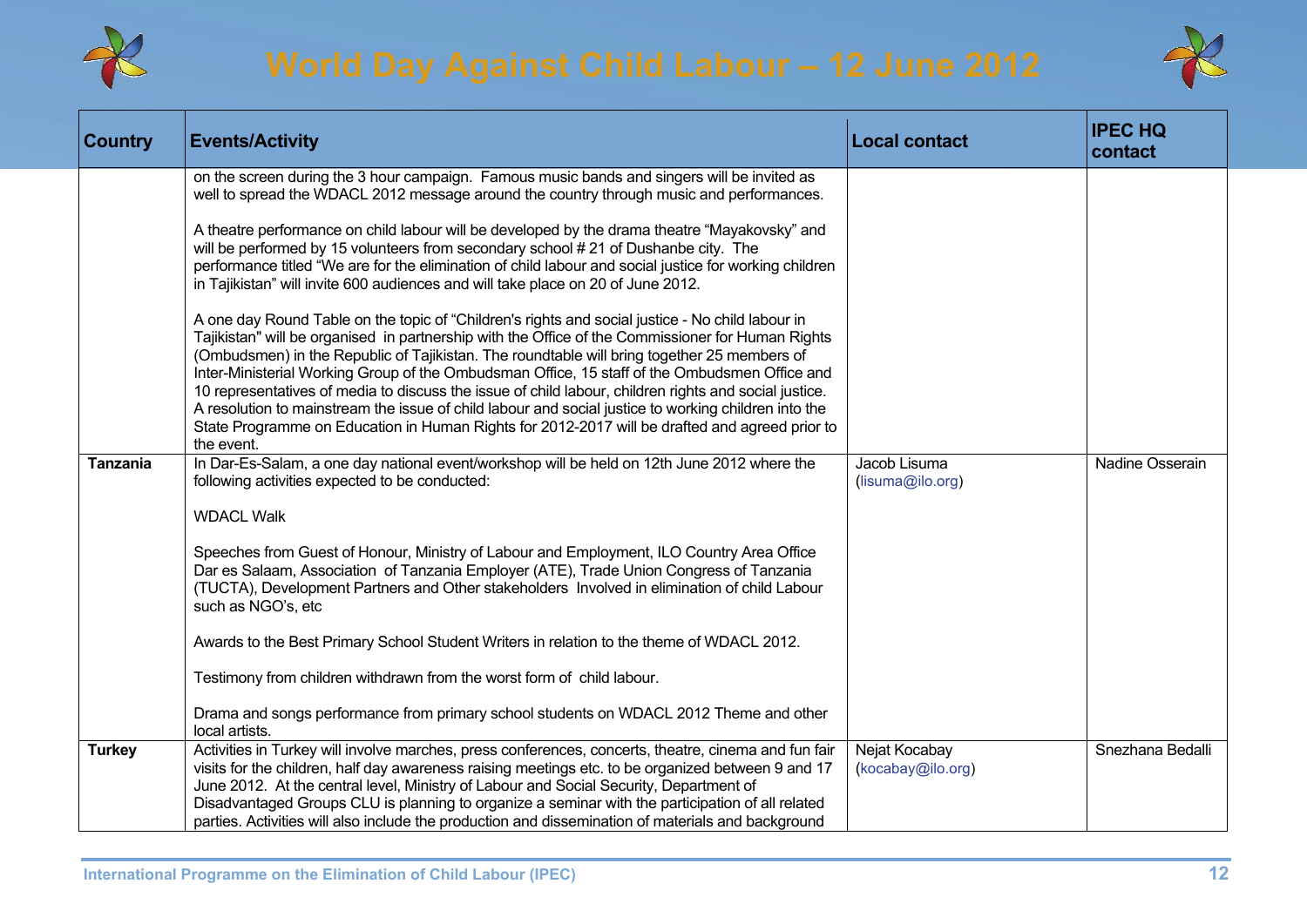



| <b>Country</b> | <b>Events/Activity</b>                                                                                                                                                                                                                                                                                                                                                                                                                                                                                                                                                                                                                                                                                                                                                                                                                                                                                                                                                                                                                                                                                                                                                                                                                                                                                                      | <b>Local contact</b>                     | <b>IPEC HQ</b><br>contact          |
|----------------|-----------------------------------------------------------------------------------------------------------------------------------------------------------------------------------------------------------------------------------------------------------------------------------------------------------------------------------------------------------------------------------------------------------------------------------------------------------------------------------------------------------------------------------------------------------------------------------------------------------------------------------------------------------------------------------------------------------------------------------------------------------------------------------------------------------------------------------------------------------------------------------------------------------------------------------------------------------------------------------------------------------------------------------------------------------------------------------------------------------------------------------------------------------------------------------------------------------------------------------------------------------------------------------------------------------------------------|------------------------------------------|------------------------------------|
|                | information. The mass media will be used to disseminate information on this year's theme at<br>national, regional and local levels.                                                                                                                                                                                                                                                                                                                                                                                                                                                                                                                                                                                                                                                                                                                                                                                                                                                                                                                                                                                                                                                                                                                                                                                         |                                          |                                    |
| Uganda         | Between 15 April and 15 June 2012, ILO-IPEC has been supporting FairPen Uganda Foundation<br>to deliver a series of activities in the lead-up to world day. These have included:<br>Training 8 teachers in 4 selected schools in coaching the editorial teams in writing<br>$\bullet$<br>newsletters and understanding the theme on human rights and social justice<br>Training peer coaches to provide peer-to-peer support among teachers, between<br>$\bullet$<br>schools, sub-counties and districts<br>Training 100 children in the 4 selected schools in writing newsletters and guiding them on<br>$\bullet$<br>the theme of human rights and social justice<br>Distributing of newsletters to other Fair Pen Uganda schools<br>$\bullet$<br>Producing a special newsletter on Human rights and social justice and reproduce this to<br>$\bullet$<br>be sent to the other partner schools of ILO-IPEC projects in Wakiso district<br>Producing a special edition presentation for World Day Against Child Labour<br>$\bullet$<br>Distributing special edition on Child Labour/human rights and social justice to schools in<br>$\bullet$<br>Wakiso district and the FPU schools within the country<br>Presenting the special edition newsletter to key figures that are in the district: e.g. Head<br>teachers, etc. | Akky de Kort<br>(akky@ilo.org)           | Nadine Osserain /<br>Patrick Quinn |
| Uganda         | Also in Uganda, ILO-IPEC has implemented a series of activities with Rural Development Media<br>Communications to increase awareness among community members about the WDACL and<br>urgency to tackle the worst forms of child labour.<br>Over two weeks, 20 screenings will take place in the districts of Mbale and Rakai. Following each<br>film showing discussions and debates based on the issued conveyed in the film.                                                                                                                                                                                                                                                                                                                                                                                                                                                                                                                                                                                                                                                                                                                                                                                                                                                                                               | Akky de Kort<br>(akky@ilo.org)           | Nadine Osserain /<br>Patrick Quinn |
| <b>Uruguay</b> | The WDACL celebrations in Uruguay, ILO-IPEC will be supporting national constituents and<br>stakeholders to launch the development of the National Plan of Action for the elimination of child<br>labour and protection of adolescent workers. As part of this event, planning meetings will be<br>organized and background papers will be prepared.                                                                                                                                                                                                                                                                                                                                                                                                                                                                                                                                                                                                                                                                                                                                                                                                                                                                                                                                                                        | María Jesús Silva<br>(silva@oitchile.cl) |                                    |
| <b>Zambia</b>  | A total number of 10 schools (4 community schools and 6 basic schools) are expected to<br>participate in inter-school art and quiz competitions on child labour. Children aged between 8 and<br>18 will be encouraged to participate and the selection of participants will be entirely up to the<br>schools.<br>The art competition will mainly involve designing child labour information materials such as<br>posters, and any other art hand crafts depicting child labour messages and the 2012 WDACL<br>theme.                                                                                                                                                                                                                                                                                                                                                                                                                                                                                                                                                                                                                                                                                                                                                                                                        | Mukatumui Chabala<br>(chabala@ilo.org)   | <b>Ahmet Ozirmak</b>               |